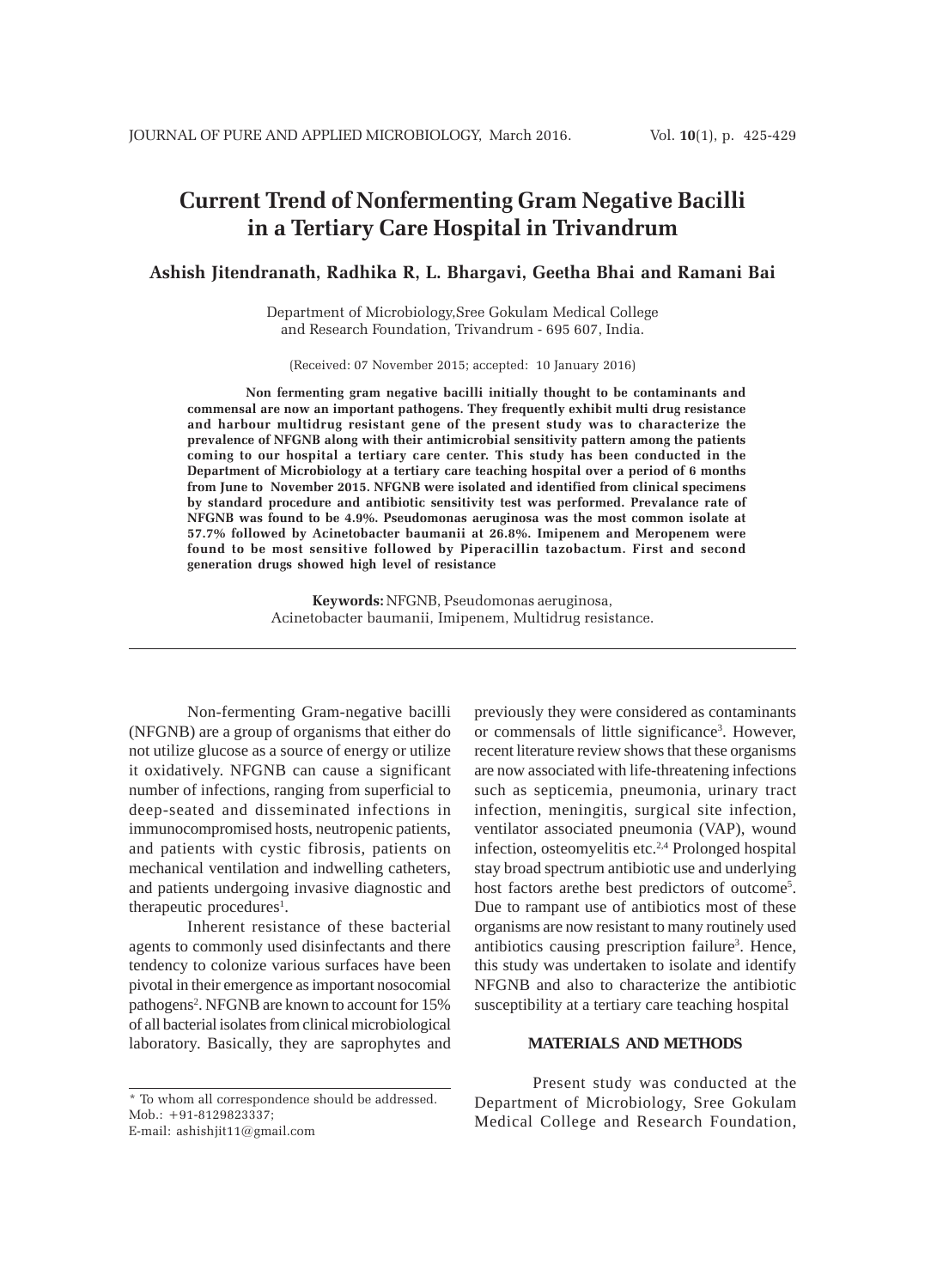**Table 3.** Antibiotic sensitivity

Table 3. Antibiotic sensitivity

Venjaramoodu, Trivandrum over a six month period from May 2015 to Oct 2015.

All the samples received in bacteriology section of laboratory were inoculated on blood agar, MacConkey agar and incubated at 37°C for 48 h before being reported as sterile. The isolates which were non-lactose fermenting were further processed according to standard protocol. The test conducted included Gram stain for morphology, hanging drop for motility, oxidase test, catalase test, indole, methyl red, Voges–Proskauer, citrate utilization, urease production oxidativefermentative test (Hugh-Leifson medium) for glucose, utilization of 10% lactose, gelatin liquefaction, lysine and ornithine decarboxylation, arginine dihydrolase test, growth at 42°C and 44°C, esculin hydrolysis and ONPG test. 6,7

# **All the strains were confirmed by Vitek-2 test**

The sensitivity test was performed by Kirby-bauer disc diffusion method using commercially available discs (Himedia).

The results were interpreted as per the CLSI guideline. 8

## **RESULTS**

Among 5132 clinical samples, NFGNB were isolated from 253 samples accounting for an isolation rate of 4.9%. Monomicrobial growth was

**Table 1.** NFGNB from various clinical samples

| Sample                | <b>Nos</b>                  | $\%$ |
|-----------------------|-----------------------------|------|
| Pus                   | 135                         | 53.3 |
| Sputum                | 89                          | 35.3 |
| Urine                 | 24                          | 9.4  |
| <b>Blood</b>          | $\mathcal{D}_{\mathcal{L}}$ | 0.7  |
| Endotracheal aspirate | 2                           | 0.7  |
| Pleural fluid         |                             | 0.3  |
|                       |                             |      |

| <b>Table 2.</b> Various NFGNB isolated |
|----------------------------------------|
|----------------------------------------|

| Isolate                      | <b>Nos</b>     | $\frac{0}{0}$ |
|------------------------------|----------------|---------------|
| Pseudomonas aeruginosa       | 146            | 57.7          |
| Acinetobacter baumanii       | 68             | 26.8          |
| Pseudomonas fluorescens      | 30             | 11.8          |
| Acinetobacter lwoffi         | $\overline{4}$ | 1.4           |
| Stenotrophomonas maltophilia | 2              | 0.7           |
| Burkholderia cepacia         | $\overline{c}$ | 0.7           |
| Burkholderia pseudomallei    |                | 0.3           |
|                              |                |               |

J PURE APPL MICROBIO*,* **10**(1), MARCH 2016.

| Antibiotics                                       |                                                   |                                                  |                                                      | rganisms                                             |                                                         |                                                          |                                                |
|---------------------------------------------------|---------------------------------------------------|--------------------------------------------------|------------------------------------------------------|------------------------------------------------------|---------------------------------------------------------|----------------------------------------------------------|------------------------------------------------|
|                                                   | aeruginosa (146<br>Pseudomonas<br>Sensitivity (%) | Sensitivity (%<br>Acinetobacter<br>baumanii (68) | Sensitivity $(\%)$<br>Pseudomonas<br>tluorescens (3C | Sensitivity $(\%$ )<br>Acinetobacter<br>lwoffi $(4)$ | Stenotrophomonas<br>Sensitivity $(%)$<br>maltophilia (2 | Sensitivity (%<br>Burkholderia<br>cepacia <sub>(2)</sub> | Sensitivity (%<br>Burkholderic<br>pseudomallei |
|                                                   |                                                   |                                                  |                                                      |                                                      |                                                         |                                                          |                                                |
| Amikacin<br>Ciprofloxacin                         |                                                   | 604<br>604<br>16                                 |                                                      |                                                      | $50\,$                                                  |                                                          |                                                |
|                                                   |                                                   |                                                  |                                                      |                                                      | 50                                                      |                                                          |                                                |
| Piperacillin<br>Cotrimoxazole                     |                                                   |                                                  |                                                      | 25                                                   | $\Xi$                                                   |                                                          | 8                                              |
| <b>Jeftazidime</b>                                |                                                   |                                                  |                                                      |                                                      | $\overline{100}$                                        |                                                          | $\Xi$                                          |
| Cefipime<br>Cefaperazone sulbactum                |                                                   |                                                  |                                                      |                                                      | $\Xi$                                                   | $\Im$                                                    | $\approx$                                      |
|                                                   |                                                   |                                                  |                                                      | 75                                                   | $\overline{0}$                                          | 100                                                      | $\overline{5}$                                 |
|                                                   |                                                   | $30.754$<br>$50.754$<br>$50.754$<br>$50.75$      | $7.35668666$<br>$7.25668666$<br>$7.3566866$          |                                                      | $\overline{\mathbf{S}}$                                 | $\Xi$                                                    | $\geq$                                         |
| <sup>&gt;</sup> iperacillin tazobactum<br>impenem | 95                                                |                                                  | 95                                                   |                                                      | <u>ප</u>                                                | $\Xi$                                                    | $\Xi$                                          |
| Meropenem                                         | 95                                                | 90.                                              |                                                      |                                                      | ξ                                                       | 8                                                        | $\infty$                                       |
|                                                   |                                                   |                                                  |                                                      |                                                      |                                                         |                                                          |                                                |

 $N = 253$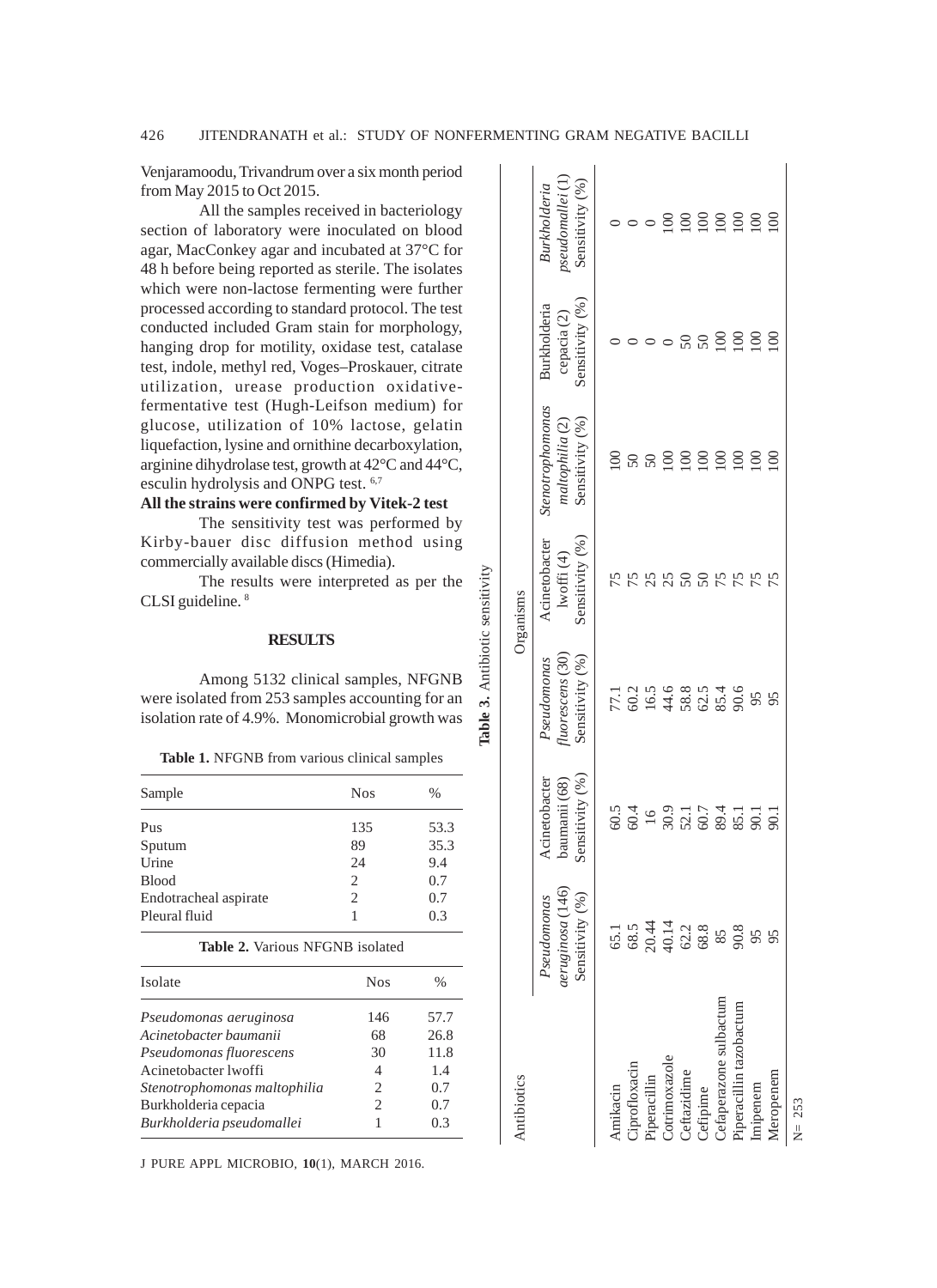seen in 148 (57.26%) specimens whereas 105 (42.74%) specimens showed polymicrobial growth where nonfermenters were isolated with other organisms, of which *S.aureus, E. coli, K.*pneumoniae and Citrobacter species were common.

NFGNB were isolated from 135 pus/wound site swab, 89 sputum, 24 urine, 2 from blood and endotracheal aspirate and 1 from pleural fluid.

A major chunk of the isolates were from Pus/wound site, sputum and urine sample accounting for 98% of the total isolates.

Pseudomonas aeruginosa was the commonest isolate accounting for 146 (57.7%), followed by Acinetobacter baumanii 68 (26.8%) and *Pseudomonas fluorescens* 30 (11.8%). Acinetobacter lwoffi, Stenotrophomonas maltophilia, Burkholderia cepacia and Burkholdera pseudomallei were rarely isolated and together accounted for 11 (2%) isolates.

isolated NFGNB as a pathogen showed that 95% of *P. aeruginosa* were sensitive to Imipenem & Meropenem, 90% were sensitive to Piperacillin tazobactum , 85% were sensitive to Ceftazidime-Sulbactam,65 % were sensitive to Amikacin, 20% for Piperacillin and 40% for Co-trimoxazole. While the second most isolated NFGNB, A. baumanii showed highest sensitivity to Imipenem & Meropenem(90%). Similarly Pseudomonas sp. showed maximum sensitivity towards Imipenems and the least towards Piperacillin(Table 3).

Resistance pattern of all the isolates when analysed as a group against various classes of antibiotics showed that the isolates exhibited high resistance to Piperacillin and Cotrimoxazole while, the resistance against ceftazidime and cefipime was >40%. On the other hand, isolates showed a low level of resistance against piperacillintazobactam, cefoperazone-sulbactam and ceftazidime. Extremely low level of resistance was observed against imipenem and meropenem

The antibacterial sensitivity pattern of

| Authors                           | Year | Place        | Pseudomonas (%) | Acinetobacter (%) |  |
|-----------------------------------|------|--------------|-----------------|-------------------|--|
| Vijaya et al <sup>4</sup>         | 2000 | Bangalore    | 78.1            | 6.1               |  |
| Eltahawy and Khalaf <sup>12</sup> | 2001 | Saudi Arabia | 56              | 34                |  |
| Malini et al $10$                 | 2009 | Kolar        | 64.6            | 25.3              |  |
| Sidhu et $al14$                   | 2010 | Amritsar     | 32.88           | 23.28             |  |
| Juyal et al <sup>2</sup>          | 2012 | Uttarakhand  | 49.58           | 43.09             |  |
| Gokhale and Metgud <sup>15</sup>  | 2012 | Belgaum      | 82.3            | 16                |  |
| Nautival S et al <sup>16</sup>    | 2013 | Deharadun    | 62.9            | 25.1              |  |
| Benachinmardi, et al <sup>3</sup> | 2013 | Bangalore    | 61              | 34                |  |
| Our study                         | 2015 | Trivandrum   | 57.7            | 26.8              |  |
|                                   |      |              |                 |                   |  |

**Table 4.** Isolation rate of *Pseudomonas* species and Acinetobacter species in various studies

## **DISCUSSION**

Initially NFGNB were considered contaminants and commensal but their continuous isolation and association with clinical disease shows their pathogenic potential<sup>3</sup>. NFGNBs have emerged as important opportunistic pathogens in the increasing population of patients who are immunocompromised by their disease or medical/ surgical treatments<sup>9</sup>. Resistance to antimicrobials has increased over the years among NFGNB and number of strains are now resistant nearly too all commonly used antibiotics. Multi drug resistance among these organisms makes the treatment of

infections caused by them difficult and expensive.<sup>2</sup>. NFGNB are innately resistant to many antibiotics and are known to produce extended spectrum betalactamase and metallo-beta-lactamase.10

There are various risk factors for NFGNB to emerge as an important pathogen, they are immunosuppression, neutropenia, indwelling catheter, mechanical ventilation and invasive diagnostic and operative procedures.<sup>3</sup>

 Most of the isolates were from pus samples. This is in concordance with most studies.<sup>2,10,11</sup>

In our study prevalence of NFGNB was 4.9% which is in parallel to studies by Malini et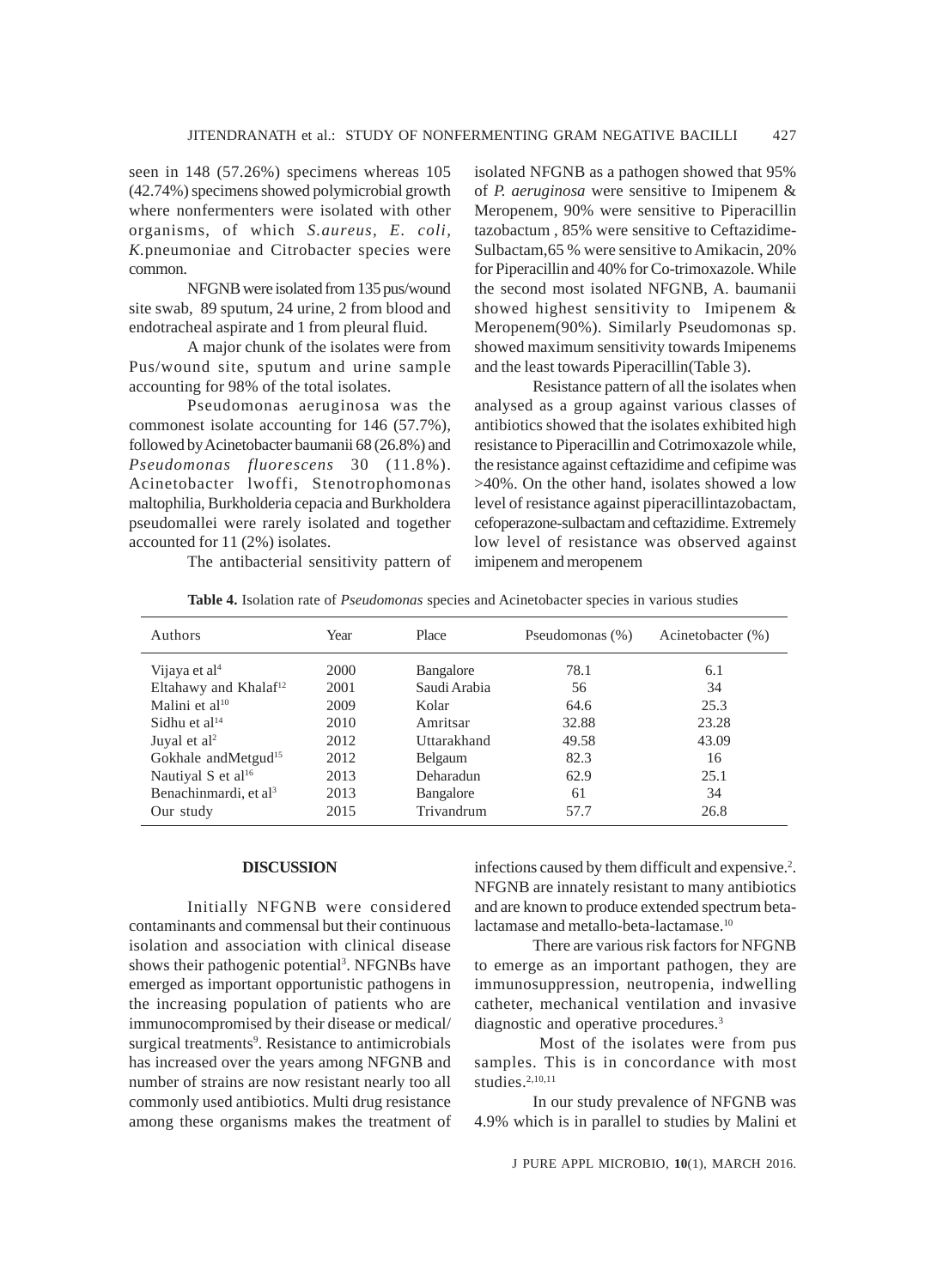al<sup>10</sup>and Benachinmardi et al<sup>3</sup> whose isolation rate was 4.5% and 3.9% respectively. On the other hand, Juyal et al<sup>2</sup>Eltahawy and Khalaf<sup>12</sup> V3aya et al<sup>12</sup>and Bhargava<sup>11</sup> and Sharma D<sup>13</sup> have reported higher rate of isolation i.e., 10%, 16%, 21.80% , 29% and 29.1%respectively. These differences in NFGNB prevalence in various isolates is most likely due to various local variables.

The commonest isolated strains in our study were *P. aeruginosa* (57.7%), and Acinetobacter species (26.8%), correlates with the data published by various workers.

There is variation in the resistance patter of NFGNB from country to country and within the same country over a period of time. Due to presence of high level of intrinsic resistance among various NFGNB we need to identify and detect antibiotic sensitivity accurately. Therefore, various international authorities emphasize that every hospital should have antibiotic policy of its own.<sup>2</sup>. Most of our patients were from rural background without much exposure to antibiotics. From the present study it is clear that the first and second line antibiotics showed a high level of resistance thus confirming the multi drug attributes of NFGNB.

In our study, it was observed that P. aeruginosa isolates were sensitive to most of the antibiotics as seen in other studies. Imipenem and Meropenem at 95%were found to be the most sensitive antibiotic which is concordance with Malini et al<sup>10</sup> and Benachinmardi et al<sup>3</sup> Among the Pseudomonas species high levels of resistance were recorded for piperacillin (79.66) cotrimoxazole (60%), ciprofloxacin (60%), and ceftazidime (38.85%), cefipime (38.48%).

Resistance to Amikacin at 35% was found to be similar to study done by Juyal et al<sup>2</sup> but is in contrast to study done by Benachinmardi et al<sup>3</sup>.

Over 70% of strains of Acinetobacter spp. Isolated showed resistance to various antibiotics similar to other studies.<sup>2,3,4</sup> However, imipenem was sensitive (90%) as observed in other studies

Acinetobacter baumannii is getting more attention now a days due to its ability to form biofilms which confers on it, antibiotic resistance, and survival properties and increased virulence.<sup>17</sup> Higher resistance pattern was observed in A. baumannii when compared with A. lwoffi i.

## **CONCLUSION**

Isolation of non-fermenters and their antibiotic susceptibility pattern should be regarded with all seriousness in clinical practice and clinical epidemiology because by being resistant to multiple antibiotics, their prevalence not only limits the treatment options but also act as a reservoir of drug resistance genes. They are an emerging pathogen and every effort needs to be undertaken to prevent its spread and control its infection. In our present study the NFGNB showed good sensitivity to Imipenem and Meropenem but development of resistance needs to be closely monitored.

## **REFERENCES**

- 1. Frincy K Baruah, Ahmed Nishat Hussain, Kausalya, and Rajesh K Grover A. NAntibiotic resistance profile of non-fermenting Gramnegative bacilli isolated from the blood cultures of cancer patients. *Journal of Global infectious disease*. 2015; **7**(1): 46–47.
- 2. Deepak Juyal, R. P. Rajat Prakash, Shamanth A Shanakarnarayan, Munesh SharmaPrevalence of non-fermenting gram negative bacilli and their in vitro susceptibility pattern in a tertiary care hospital of Uttarakhand: A study from foothills of Himalayas. *Saudi Journal of Health Science*. 2013
- 3. Kirtilaxmi K. Benachinmardi, Padmavathy M, Malini J,.). Prevalence of NFGNB and their in vitro susceptibility pattern. *Journal of the Scientifi c Society,* 2014; **41**(3): 2014
- 4. Vijaya D, Kamala, Bavani S, Veena MPrevalence of nonfermenters in clinical specimens. *Indian J Med Sci*, 2000; **54**: 87-91
- 5. JP., Quinn. Clinical problems posed by multiresistant nonfermenting gram negative pathogens. . *Clinl Infect Dis* 1998; **27**(Suppl 1): S117 24.
- 6. Forbes BA, , Sahm DF, Weissfield AS., *Pseudomonas, Burkholderia and similar organisms chapter 31 Bailey and Scott's Diagnostic Microbiology.* 14th ed (Mosby Co. St. Louis). (2007
- 7. Washington W, Jr. Stephen A, William J, et aJ. S. *Koneman's Colour Atlas and Text Book of Diagnostic* 2006.
- 8. Performance Standards for Antimicrobial Disk Susceptibility Tests,. *CLSI* 2015; **28**(1).